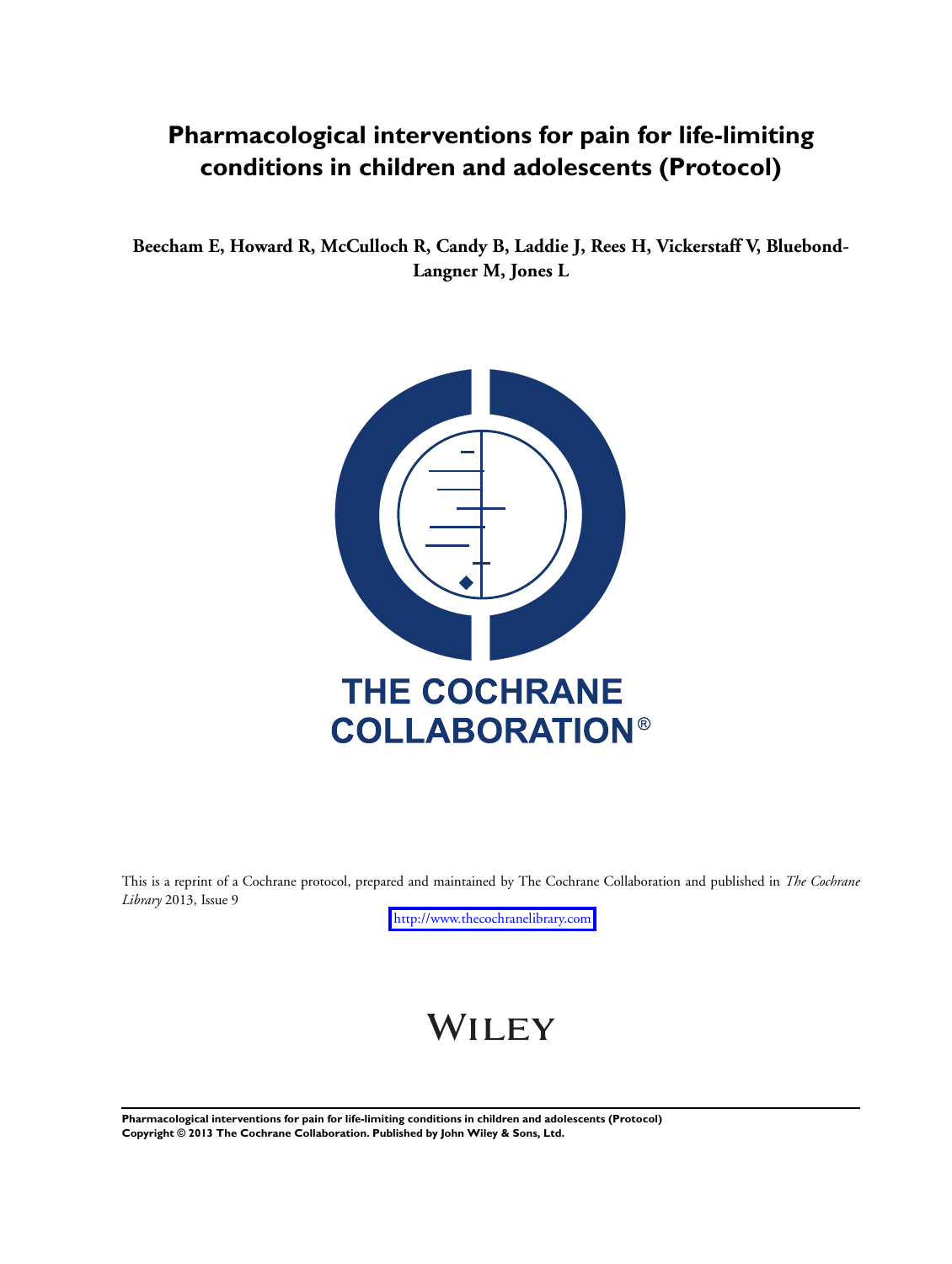## **TABLE OF CONTENTS**

| - 6            |
|----------------|
| - 6            |
| $\overline{8}$ |
|                |
|                |
|                |

**Pharmacological interventions for pain for life-limiting conditions in children and adolescents (Protocol) i Copyright © 2013 The Cochrane Collaboration. Published by John Wiley & Sons, Ltd.**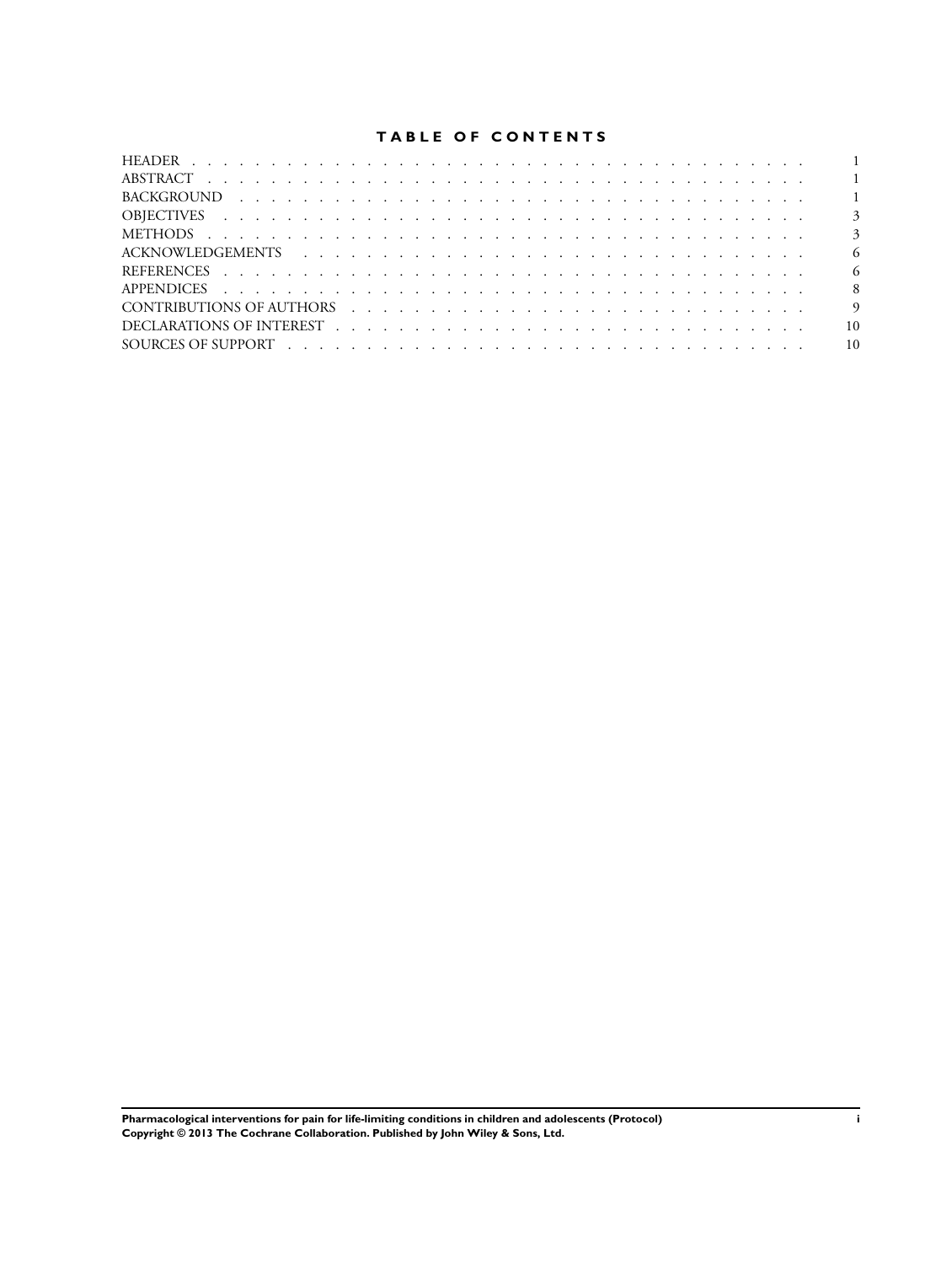<span id="page-2-0"></span>**[Intervention Protocol]**

## **Pharmacological interventions for pain for life-limiting conditions in children and adolescents**

Emma Beecham<sup>1,2</sup>, Richard Howard<sup>3</sup>, Renée McCulloch<sup>4</sup>, Bridget Candy<sup>1</sup>, Jo Laddie<sup>5</sup>, Henrietta Rees<sup>2</sup>, Victoria Vickerstaff<sup>1</sup>, Myra Bluebond-Langner<sup>2,6</sup>, Louise Jones<sup>1</sup>

<sup>1</sup> Marie Curie Palliative Care Research Unit, UCL Mental Health Sciences Unit, London, UK. <sup>2</sup>Louis Dundas Centre for Children's Palliative Care, UCL Institute of Child Health, London, UK. <sup>3</sup>Department of Anaesthesia, Great Ormond Street Hospital, London, UK. <sup>4</sup>Louis Dundas Centre for Children's Palliative Care, Palliative Care Team, Great Ormond Street Hospital, London, UK. <sup>5</sup>Department of Paediatric Palliative Medicine, Evelina London Children's Hospital, London, UK. <sup>6</sup>Department of Sociology, Anthropology and Criminal Justice, Rutgers University, Camden, New Jersey, USA

Contact address: Emma Beecham, [e.beecham@ucl.ac.uk.](mailto:e.beecham@ucl.ac.uk)

**Editorial group:** Cochrane Pain, Palliative and Supportive Care Group. **Publication status and date:** New, published in Issue 9, 2013.

**Citation:** Beecham E, Howard R, McCulloch R, Candy B, Laddie J, Rees H, Vickerstaff V, Bluebond-Langner M, Jones L. Pharmacological interventions for pain for life-limiting conditions in children and adolescents. *Cochrane Database of Systematic Reviews* 2013, Issue 9. Art. No.: CD010750. DOI: 10.1002/14651858.CD010750.

Copyright © 2013 The Cochrane Collaboration. Published by John Wiley & Sons, Ltd.

## **A B S T R A C T**

This is the protocol for a review and there is no abstract. The objectives are as follows:

To evaluate the evidence on the effectiveness of different pharmacological interventions used for pain in CYP with LLC.

## **B A C K G R O U N D**

## **Description of the condition**

Pain is one of the most common symptoms in children and young people (CYP) with life-limiting conditions (LLCs) [\(Beretta 2010;](#page-7-0) [Bradshaw 2005](#page-7-0); [Feudtner 2011](#page-7-0); [Goldman 2006](#page-7-0); [Hechler 2008;](#page-7-0) [Jalmsell 2006](#page-7-0); [Wolfe 2000](#page-7-0)). In this review, LLC refers to 'any condition from which there is no reasonable hope of cure and from which the child or young adult will die prematurely' and life-threatening conditions are defined as 'those for which curative treatment may be feasible but can fail' [\(ACT 2009](#page-7-0)). LLCs are seen to be rising in the UK [\(Fraser 2012\)](#page-7-0), with 32 per 10,000 children having an LLC. Sources of pain in this population include

on-going tissue damage due to pathological processes, recurrent injury, therapy and invasive diagnostic or therapeutic procedures. Increasing evidence suggests that pain is not well managed in such children, especially towards the end of life. In a large cross-sectional study of children with cancer deemed 'palliative', [Goldman 2006](#page-7-0) found that 91.5% of the 164 children in the study experienced pain in the month before death. [Beretta 2010](#page-7-0) found pain to be the most frequent symptom, with 87% of their sample of 47 children with cancer experiencing pain during the 'end stage'. [Drake 2003](#page-7-0) found that in a sample of 30, 53% of 'dying' children experienced pain in the last week of their lives.

## **Types of pain**

**Pharmacological interventions for pain for life-limiting conditions in children and adolescents (Protocol) 1 Copyright © 2013 The Cochrane Collaboration. Published by John Wiley & Sons, Ltd.**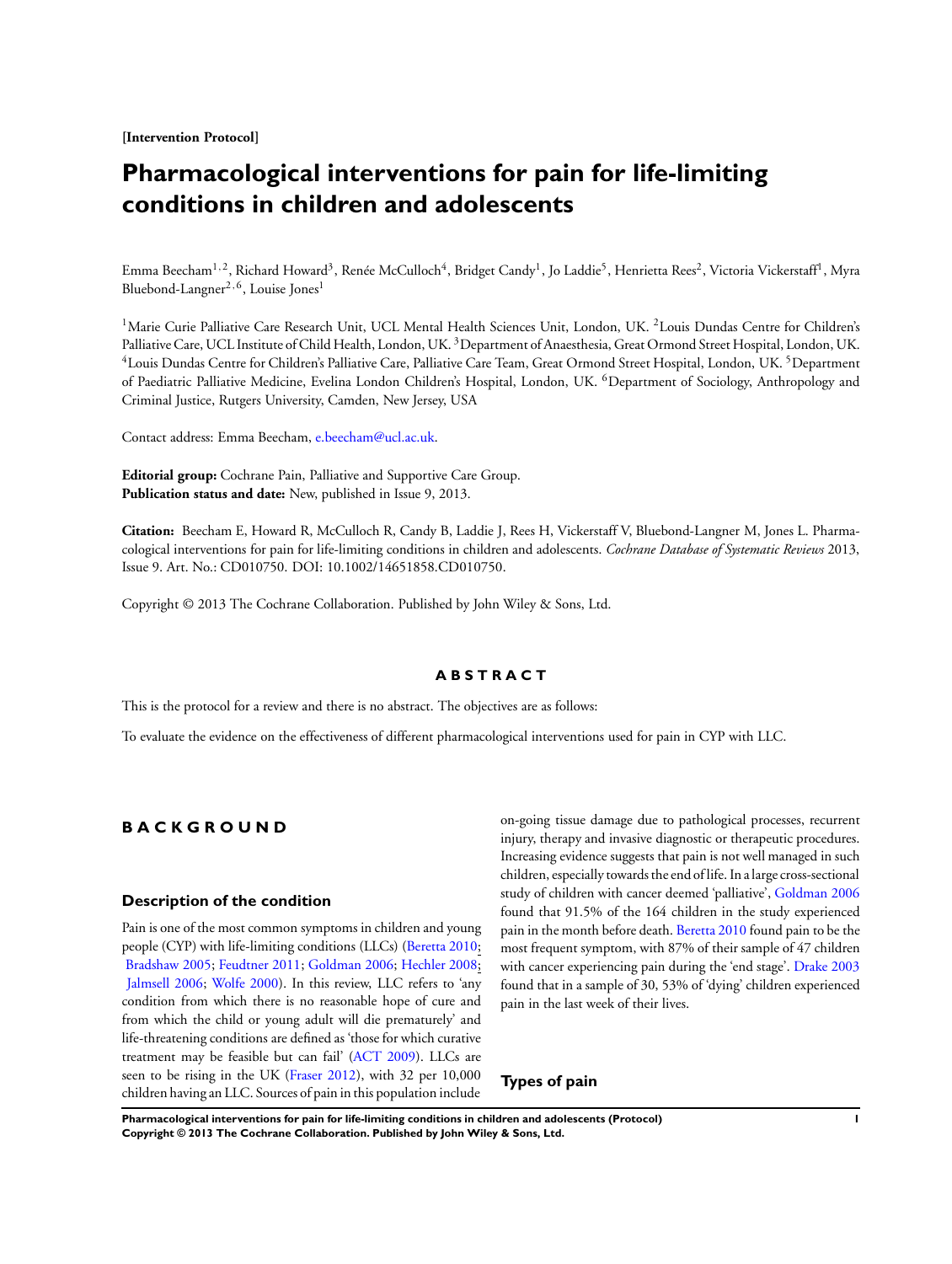Pain can be characterised in several ways, individually or in combination: by mechanism or pathophysiology, by intensity, by temporality, or by location.

1. Pain mechanisms

Two basic pain mechanisms are known: nociceptive and neuropathic. Nociceptive pain occurs as the result of tissue damage and/ or inflammation due to physical, chemical or thermal injury (e.g. traumatic or ischaemic pain, arthritis, muscle spasm, mucositis, gastritis, or other visceral inflammatory processes). Neuropathic pain occurs when a lesion of the central or peripheral nervous system causes nociceptive dysfunction [\(IASP 2012](#page-7-0)) (e.g. from direct tumour invasion or neural toxicity from chemotherapy or infection). Nociceptive and neuropathic pain can occur separately or together in the same individual. The importance of distinguishing between these two mechanisms is that analgesics are developed for action on specific mechanisms, and so outcome can vary depending on the type of pain.

## 2. Intensity

Pain intensity is usually measured on a scale of 0 to 10, or 0 to 100, using a linear visual analogue scale (VAS) or other pain intensity 'measurement tool' such as the Wong-Baker Faces Scale [\(Wong 1988\)](#page-7-0). Intensity can also be described using the four-point categorical pain intensity scale with corresponding wording, 'none, mild, moderate, severe', or as characterised in the World Health Organisation (WHO) two-step pain management algorithm: mild VAS (4 to 6), moderate (VAS 7 to 8) or severe (VAS 9 to 10), which recommends pharmacological interventions of increasing potency to be used for mild and moderate to severe pain [\(WHO 2012\)](#page-7-0). The current version of the WHO document differs from the original three-step ladder, which previously included a middle step of using a 'weaker' opioid for moderate pain before a 'stronger' opioid in the third step ([WHO 1996](#page-7-0)). Pain intensity measurement is potentially complex in children who are too young/preverbal or non-verbal and unable to describe or quantify their pain. The literature on this subject is enormous, and a large number of pain measurement tools suitable for children of different ages in a variety of settings have been devised ([Stinson 2006;](#page-7-0) [Von Baeyer 2009](#page-7-0)). However, no definitive tools adequately measure persistent pain in children with palliative care needs. It is important to recognise that in clinical studies, the accuracy and reliability of such tools depend on their validity for use in the situation described (see also [Secondary](#page-2-0) [outcomes](#page-2-0)).

## 3. Temporality

Pain can be described by its temporality, although as is emphasised in the WHO guidelines, temporality does not define treatment strategies. Pain may be experienced and described as acute pain (< 30 days), chronic pain (> 3 months, with behaviours in response to pain that do not remit; [Hain 2011\)](#page-7-0), persistent pain (covers 'long-term pain related to medical illness'), episodic or recurrent pain ('occurs intermittently over a long period of time and the child can be pain free in between each painful episode'), breakthrough pain ('temporary increase in the severity of pain over and

above the pre-existing baseline pain level' and can be predictable or unpredictable with/without an identifiable cause), incident pain (from an identifiable cause) and 'end of dose' pain (occurs before a scheduled dose of an around-the-clock analgesic) ([WHO 2012](#page-7-0)). 4. Location

Pain is sometimes characterised by location in the body (e.g. bone pain, headache, abdominal pain or musculoskeletal pain).

## **Description of the intervention**

For the purpose of this review, we will focus on pharmacological interventions for the relief of pain causally related to the LLC (disease-related pain). Pain due to diagnostic and therapeutic procedures and postoperative pain will be excluded.

We shall assess evidence on the effectiveness of pharmacological interventions, using a framework adapted from WHO guidelines for pain management in children with medical conditions [\(WHO](#page-7-0) [2012](#page-7-0)). These include the following:

1. Non-opioid analgesics such as paracetamol and non-steroidal anti-inflammatory drugs (NSAIDs).

2. Opioids such as morphine, methadone, hydromorphone, buprenorphine, codeine, fentanyl and oxycodone.

3. Local anaesthetics such as lidocaine, bupivacaine and levo bupivacaine.

4. 'Adjuvant analgesics'. This group includes all drugs given for pain whose primary indication is not analgesia (e.g. most drugs commonly used for neuropathic pain, such as tricyclic antidepressants (TCAs), selective serotonin reuptake inhibitors (SSRIs), serotonin-norepinephrine reuptake inhibitors (SNRIs), anticonvulsants such as gabapentin and carbamazepine). Muscle relaxants and antispasmodics such as baclofen and hyoscine, steroids, the adrenergic analgesic clonidine and the N-methyl-D-aspartate (NMDA) antagonists ketamine and dexmedetomidine are also included in this category.

#### **How the intervention might work**

Pharmacological interventions used to treat pain in CYP with LLC are numerous and varied; they work in different and complex ways, with some mechanisms of action still poorly understood. We will briefly consider the mechanisms of action according to the above groupings, giving examples from each group, recognising that these interventions may be used for pain from a variety of causes occurring in a variety of temporalities and in a range of clinical conditions as defined by the International Classification of Diseases and Related Health Problems, Tenth Revision (ICD-10), codes.

1. Non-opioids

Non-opioid analgesics traditionally include paracetamol and the NSAIDs (e.g. ibuprofen, diclofenac, ketorolac). Some of these analgesics, such as ketorolac and diclofenac, are still of uncertain

**Pharmacological interventions for pain for life-limiting conditions in children and adolescents (Protocol) 2 Copyright © 2013 The Cochrane Collaboration. Published by John Wiley & Sons, Ltd.**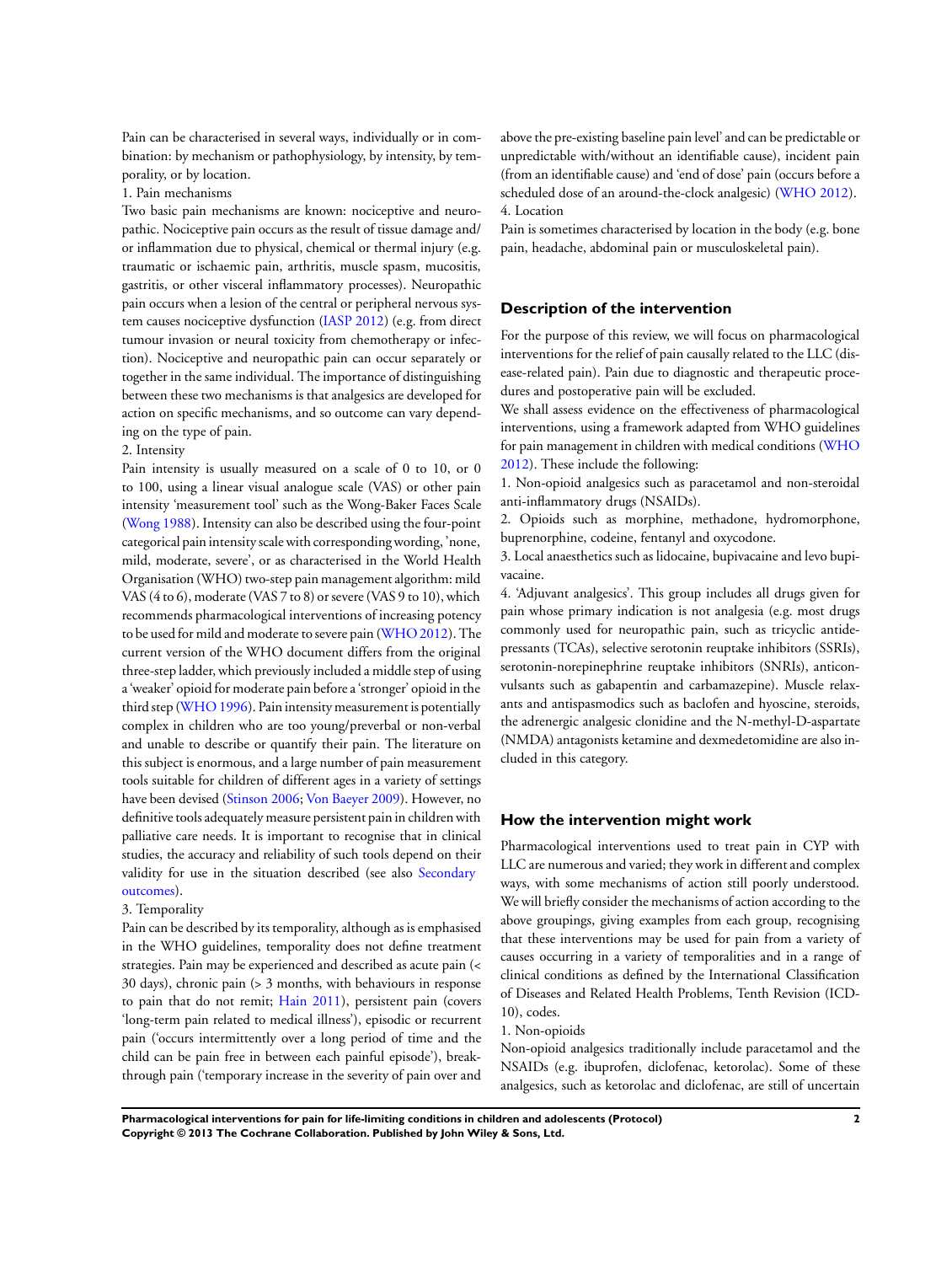potency. Paracetamol is an analgesic and antipyretic and is probably the most popular simple analgesic used in children for pain of mild to moderate intensity [\(Anderson 2008\)](#page-7-0). Paracetamol has numerous putative mechanisms of analgesia, such as inhibiting prostaglandin synthesis within the CNS (cyclo-oxygenase (COX)- 3, COX-2b), blocking impulse generation within the bradykininsensitive chemoreceptors responsible for the generation of nociceptive impulses and antagonising NMDA [\(Jacqz-Aigrain 2006](#page-7-0)). The recommended oral dosage starts at 20 mg/kg as a single dose, then 10 to 15 mg/kg every 8 to 12 hours for neonates up to 500 mg; 1 g every 4 to 6 hours for 16- to 18-year-olds ([BNF 2012](#page-7-0)). NSAIDs are a diverse group of drugs that share similar antipyretic, analgesic and anti-inflammatory effects but may show different response characteristics ([Jacqz-Aigrain 2006\)](#page-7-0). Ibuprofen, for example, is a propionic acid derivative and a non-selective cyclooxygenase inhibitor, and its recommended dosage is from 5 mg per kilogram for infants aged 1 to 3 months up to 300 to 400 mg for children 12 to 18 years old, 3 to 4 times daily by mouth ([BNF](#page-7-0) [2012](#page-7-0)).

## 2. Opioids

Numerous opioids are used to relieve pain in CYP with LLC, including (but not limited to) morphine, codeine, buprenorphine, fentanyl, methadone and oxycodone. Opioids bind to specific receptors found principally in the central nervous system and the gastrointestinal tract. Morphine is widely regarded as the first-line major opioid in CYP with LLC experiencing severe pain. Morphine acts directly on opioid receptors, and a principal metabolite morphine-6-glucuronide (M6G) also has analgesic activity. Opioids can cause constipation and itch, as well as serious side effects such as extreme somnolence and depression of respiration, particularly when used in excess in opioid-naive individuals and young infants. Although age-related changes in the pharmacokinetics of opioids are still not well understood, it is known that most agerelated changes are more apparent in the first year of life (as the result of pharmacokinetic differences, particularly reduced renal clearance in the first few months of life), and from then on, the ability of children to metabolise opioids seems similar to that of adults [\(Ballentine 2012\)](#page-7-0). Total body morphine clearance is 80% of adult values by 6 months of age [\(Bouwmeester 2004](#page-7-0)). However, it has been shown that M6G may have faster renal clearance in children, and therefore children may actually need higher doses given at smaller intervals than in adults [\(Mashayekhi 2009](#page-7-0)). Data on the use of opioids in children with LLC are still lacking [\(Zernikow 2009\)](#page-7-0), and on-going debate requires further study to provide conclusive evidence.

3. Local anaesthetics

Local anaesthetics are ion channel (Na+) blocking drugs that can treat and prevent all types of pain by blocking nociceptive pathways and suppressing nociceptor excitability. They are normally given by injection close to nerves peripherally or centrally (intrathecal or epidural), but topical preparations, including a lowdose transdermal patch formulation that is effective for some types

of neuropathic pain, are also available. Local anaesthetics in clinical use include the amides lidocaine, bupivacaine and levo bupivacaine, and the esters benzocaine, tetracaine and chloroprocaine. 4. Adjuvants

Adjuvants of interest in this review are drugs whose primary indication is not for pain but that nevertheless have analgesic properties. Examples of adjuvants for neuropathic pain include some anticonvulsants, antidepressants, steroids and the NMDA antagonist ketamine. Skeletal muscle relaxants, such as baclofen, and antispasmodics, such as hyoscine, are sometimes given for pain. Adjuvants make up a varied group and work in many different ways. In this review, we will consider only adjuvants that are explicitly administered for pain relief.

## **Routes of administration**

In CYP, the preferred route, where possible, is oral because it is the simplest, most effective and least painful ([WHO 2012](#page-7-0)). However, other routes are frequently necessary because of varying clinical needs. Examples include buccal, rectal, transdermal, intramuscular, subcutaneous, intravenous, epidural and intrathecal routes.

## **Why it is important to do this review**

The evidence base that is currently available to guide clinical practice in this area of pain management in CYP with LLC is limited, and whilst some clinical reviews have been published, no systematic review of the international literature has been performed to date. A recent survey conducted by the Association for Paediatric Palliative Medicine (APPM) found that clinicians have an urgent need for systematic review evidence to support their prescribing [\(Brook 2012\)](#page-7-0).

## **O B J E C T I V E S**

To evaluate the evidence on the effectiveness of different pharmacological interventions used for pain in CYP with LLC.

## **M E T H O D S**

## **Criteria for considering studies for this review**

## **Types of studies**

We will include randomised controlled trials (RCTs) (including cluster RCTs and cross-over trials), quasi-randomised studies, n of 1 studies, studies that are not randomised but include a clearly

**Pharmacological interventions for pain for life-limiting conditions in children and adolescents (Protocol) 3 Copyright © 2013 The Cochrane Collaboration. Published by John Wiley & Sons, Ltd.**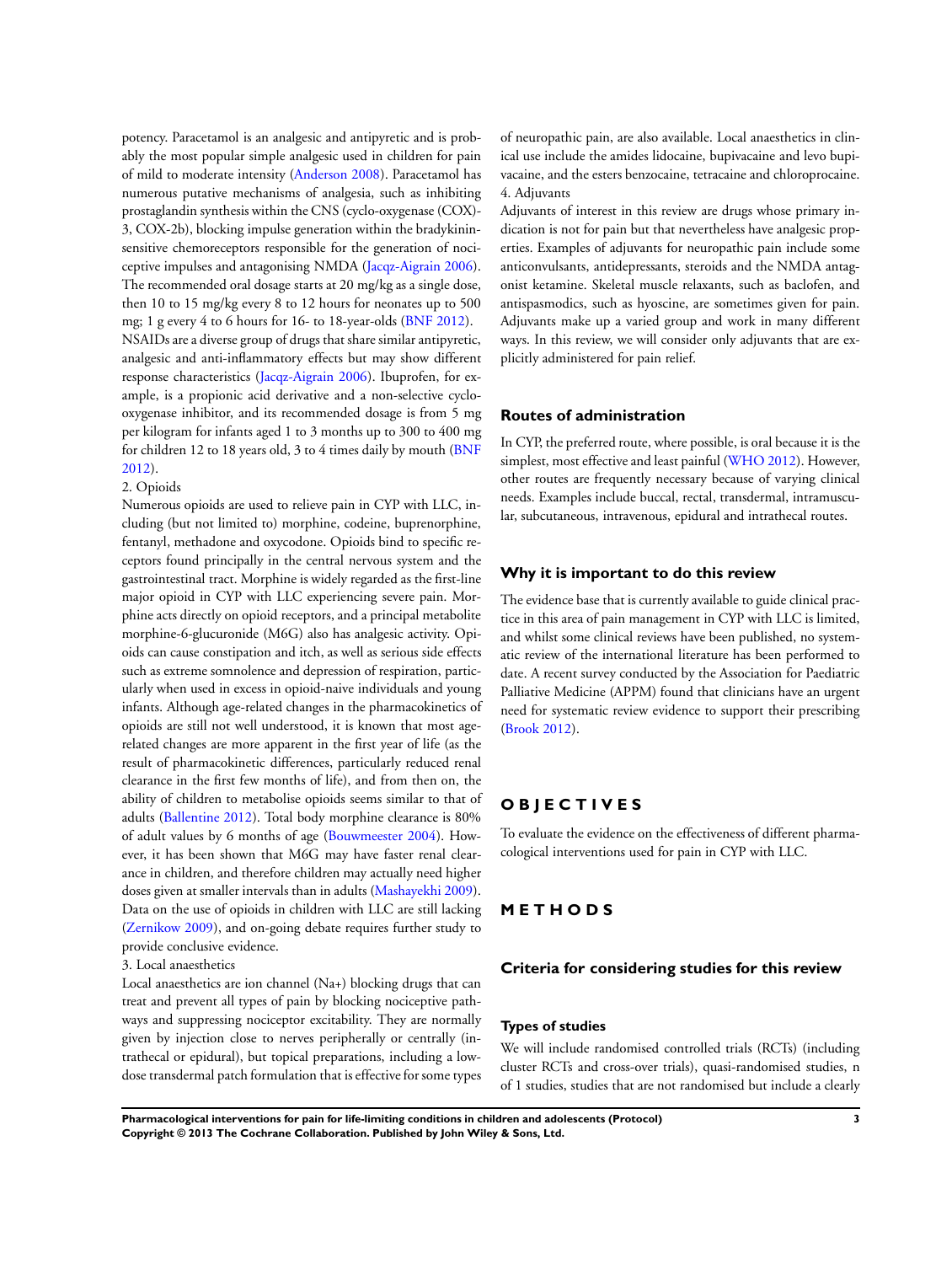defined comparator group and time series analyses that have investigated pharmacological treatments for pain associated with LLC in CYP.

## **Types of participants**

CYP aged 0 to 18 years (under the age of 19), of either sex, with an LLC. When screening the papers, the review authors (EB, JL, HR) will determine whether a condition is life-limiting by using the Richard Hain Dictionary [\(Hain 2010](#page-7-0)) of ICD-10 diagnoses that have been judged by professionals working in paediatric palliative care to be life-limiting, and that were recently used in a paper plotting the national prevalence of LLC in this population ([Fraser 2012\)](#page-7-0). They can be broken down into the following groups: infections; leukaemia; other malignant neoplasms; other neoplasms; sickle cell disorders; thalassaemia and other anaemias; other diseases of blood and blood-forming organs; cystic fibrosis; other endocrine, nutritional and metabolic disorders; epilepsy; cerebral palsy and other paralytic syndromes; other disorders of the nervous system; diseases of the circulatory system; diseases of the respiratory system; diseases of the musculoskeletal system and connective tissue; diseases of the genitourinary system; conditions originating in the perinatal period; congenital anomalies and other causes; and non-malignant haematological disorders [\(Cochrane](#page-7-0) [2007](#page-7-0)). CYP who have pain related to their LLC will be included. Setting: all settings, including home, hospital, hospice and residential school.

### **Types of interventions**

Interventions will include any pharmacological intervention given at any dose for any time period on its own or in combination, or with a control or comparator group (see below). We will exclude studies on non-pharmacological interventions.

Control or comparator groups will include any other pharmacological interventions; psychological interventions such as relaxation, hypnosis and cognitive behavioural therapy; placebo; and alternative dosing regimens or routes of administration.

### **Types of outcome measures**

For all outcome measures, we will report on the mechanisms of reporting pain in this population, which commonly features preverbal and non-verbal children, and will take into consideration in our own results the types of outcome measures used (e.g. observational/proxy/self-report).

## **Primary outcomes**

Primary outcomes will be pain control and adverse events. Pain control will be measured by changes in pain intensity scales; other indicators such as changes in physiological parameters may also be used (baseline or final value scores at end of follow-up) and

will include both continuous and dichotomous pain outcomes. We will report what each paper suggests as an adequate reduction of pain/period of maintenance of pain reduction and will synthesise findings accordingly; however, as advised in the 'Authoring or Assessing a Cochrane Protocol, Review, or Review Update for the PaPaS Review Group' guidance, we will include in our metaanalysis only studies that use moderate or greater pain as baseline [\(Cochrane 2011](#page-7-0)). To facilitate the review process, all forms of pain measurement in children, both validated and non-validated, will be considered during the review process. We shall report data on all adverse events identified.

## **Secondary outcomes**

As the effectiveness of analgesia is also measured in terms of changes in physical and psychological functioning and well-being [\(McGrath 2008\)](#page-7-0), we will include assessments using validated instruments, psychological or social measures such as mental health status and functioning scales, quality of life, well-being and quality of care scales for children, such as the Pediatric Quality of Life In-ventory<sup>TM</sup> (PedsQL) ([Varni 1999\)](#page-7-0) and European Quality of Life 5-Dimensions (EQ-5D) ([Ravens-Sieberer 2010](#page-7-0)) for their family. Health service use, including length of stay and number of hospital admissions, will be reviewed.

## **Search methods for identification of studies**

We will use a combination of indexed and free-text terms to reflect the concepts of 'pharmacological intervention', 'CYP' and 'pain'. The LLC element will be identified during screening of papers. We will modify the search terms according to the constraints of each database. Please see [Appendix 1](#page-9-0) for the MEDLINE search strategy used.

## **Electronic searches**

The following electronic databases will be searched: CENTRAL (on *The Cochrane Library*), MEDLINE, EMBASE, PsycINFO (all via Ovid SP) and CINAHL (via EBSCO host). No language restrictions will be applied.

## **Searching other resources**

We will undertake the following additional search strategies:

- 1. Conversations with colleagues or key authors, or review of papers that they recommend
	- 2. Contact with key authors who have published in this field
	- 3. Conference proceedings where available, such as the
- International Symposium on Paediatric Pain
	- 4. Internet searches
- 5. Forward and backward citation searches of included studies

**Pharmacological interventions for pain for life-limiting conditions in children and adolescents (Protocol) 4 Copyright © 2013 The Cochrane Collaboration. Published by John Wiley & Sons, Ltd.**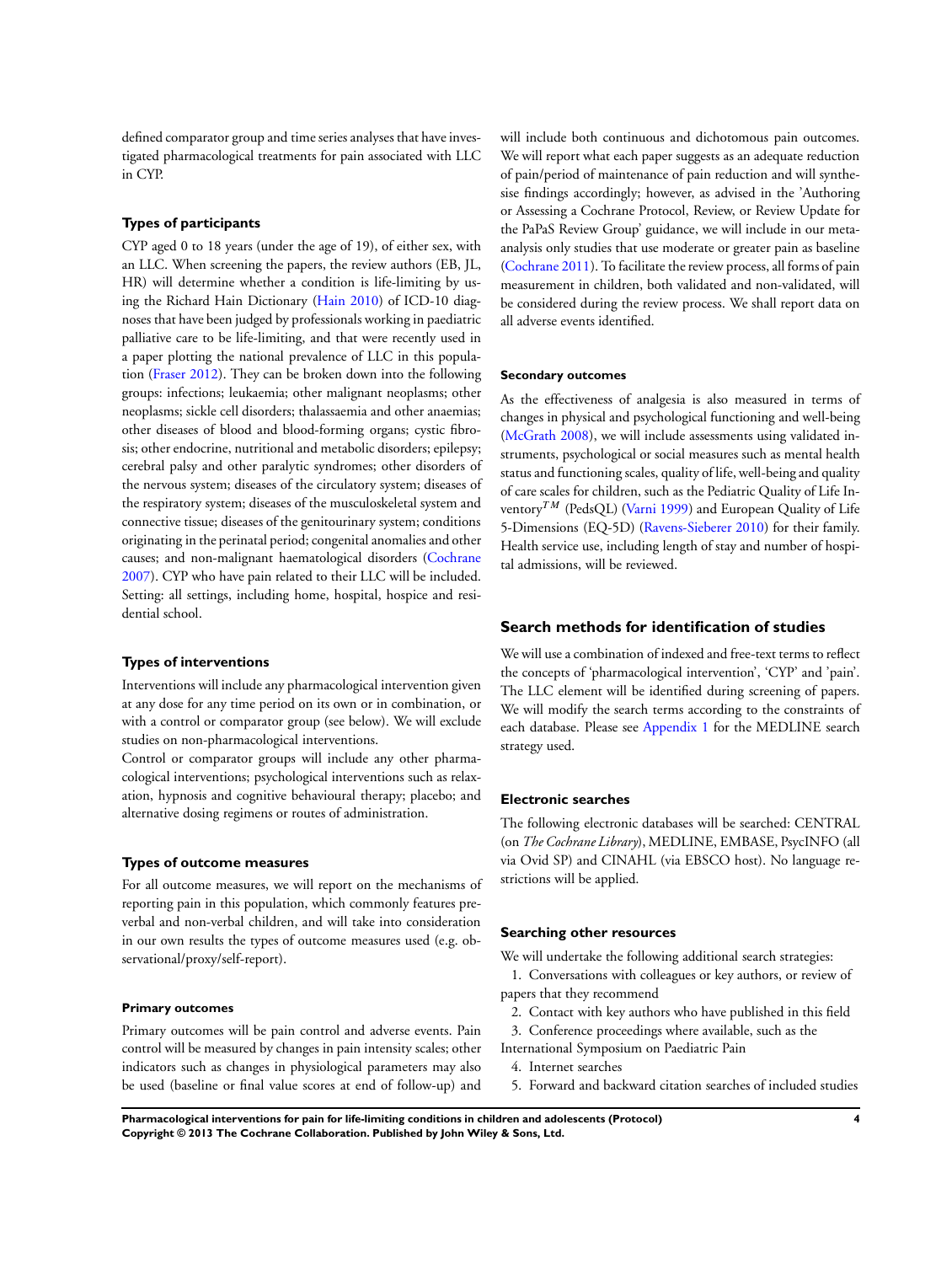6. Handsearching of key journals (including *Journal of Pain and Symptom Management*)

## **Data collection and analysis**

## **Selection of studies**

Two review authors (EB, JL) will screen abstracts of all identified studies against the inclusion criteria. A third member of the review team (HR) will screen a sample of the abstracts to further validate the process. We will retrieve all possibly relevant articles in full text for assessment against the inclusion criteria. We have links to researchers with many different languages within University College London (UCL) and so will be able to translate many non-English studies; for those studies for which we do not have an in-house translator available, we will find an external translator. Differences in study selection between review authors will be resolved by discussion until consensus can be reached, or by consultation with a third party (HR). We plan to include a PRISMA study flow diagram in the full review [\(Liberati 2009](#page-7-0)) to document the screening process, as recommended in Part 2, Section 11.2.1, of the *Cochrane Handbook on Systematic Reviews of Interventions* [\(Higgins 2011a](#page-7-0)).

#### **Data extraction and management**

Two review authors (EB, JL) will start to independently extract the data using standardised data extraction forms developed by the review authors. If necessary, in cases of disagreement or discrepancy, data will be reviewed by a third review author (HR). When review authors have reached agreement on the types of information to be extracted after they have reviewed a significant proportion of the papers, one review author (EB) will continue to extract the data from the remaining papers. Where possible, the following information will be obtained for each study.

1. The number of patients eligible, the number of participants randomly assigned, and reasons why patients were not included in the trial.

2. The number of participants evaluated at follow-up(s) and what the follow-up time points were.

3. Participant demographics, including age, sex, diagnosis, ICD-10 code and type of healthcare setting (hospital/hospice/ home/residential school).

4. Trial design features on masking, whether parallel group or cross-over, features of randomisation, and sample size calculation.

5. Any necessary additional data on trial design and outcomes to allow completion of The Cochrane Collaboration's tool for assessing risk of bias.

6. Comparison interventions, including duration and mode.

7. Outcome data on pain reduction at all time points, including how outcome was measured, and mean or categorical scores of the main outcome and other outcomes.

8. Adverse effects.

9. Comment on the success of blinding (of researchers and participants) given the possibility of side effects unblinding participants.

10. Drop-out rates and reasons why.

11. Concurrent use of other drugs, including analgesics, and exclusions.

12. Quality of life of CYP and family and how this was measured.

13. Other behavioural and psycho/social measures and the scales used to measure them.

In cases where information is lacking, we will attempt to make contact with trial authors or trial sponsors.

## **Assessment of risk of bias in included studies**

We will assess and report on the risk of bias of included RCTs using The Cochrane Collaboration's tool for assessing risk of bias [\(Higgins 2011a\)](#page-7-0). This recommends explicit reporting of the following quality elements for RCTs: sequence generation; allocation concealment; blinding; completeness of outcome data; and selective outcome reporting. For each quality domain, we will assess whether the risk of bias was low (if the study matched the criteria), high (if the study did not match the criteria) or unclear (if underreporting was noted). We will define trials as having an overall low risk of bias if they score a low risk of bias on four of the five domains in the risk of bias table. We will label a trial as having an unclear risk of bias if the trial provided too few details to allow a judgement of 'high' or 'low' risk of bias. One review author (EB) will assess the risk of bias of included studies; one review author (JL or HR) will check a significant proportion of papers, and disagreements will be resolved by discussion. Where needed, we will contact study authors to ask for additional information. We will incorporate the results of the risk of bias assessment into the review through systematic narrative description and commentary about each item, leading to an overall assessment of the risk of bias of included studies and a judgement about the internal validity of the results of the review.

## **Measures of treatment effect**

The null hypothesis to be tested is that, for the primary outcomes examined, the pharmacological interventions have no effect compared with placebo/other interventions. For dichotomous outcomes, we will calculate the risk ratio with 95% confidence interval (CI), and for continuous data, we will estimate the mean difference with 95% CI. Our reporting of these data is reliant on presentation by study authors of relevant data to allow us to calculate these statistics. To estimate the statistical significance of the results, we will calculate the 95% CI for each item.

**Pharmacological interventions for pain for life-limiting conditions in children and adolescents (Protocol) 5 Copyright © 2013 The Cochrane Collaboration. Published by John Wiley & Sons, Ltd.**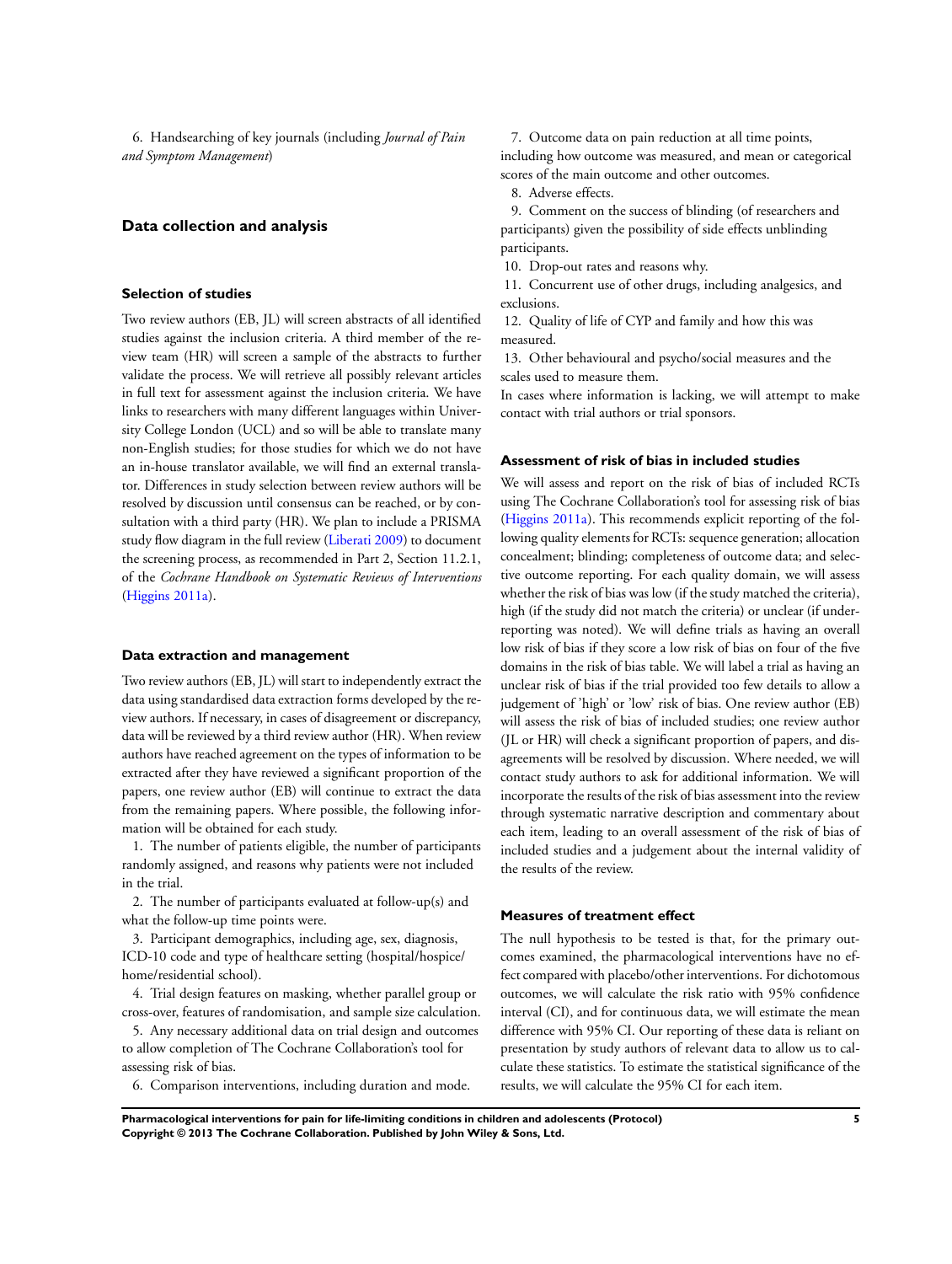## <span id="page-7-0"></span>**Unit of analysis issues**

In the event that we identify a trial using a cluster design (in which participants were randomly assigned at group level), we will use the intracluster correlation coefficient (ICC) to estimate the effective sample size. If cross-over trials are to be included in a meta-analysis, statistical advice will be sought.

## **Dealing with missing data**

If doubts arise about missing data (participant drop-outs, etc.), we will contact the study authors to obtain further information. When we are unable to obtain data, we will state it. When dichotomous data are missing and it has been possible to do an analysis, we will undertake a 'Sensitivity to missing data' analysis. We will address the potential impact of missing data on our findings in the 'Discussion' section of the review.

## **Assessment of heterogeneity**

If a meta-analysis is conducted, we will use the Chi<sup>2</sup> test and the  $I^2$  statistic to evaluate heterogeneity between trials (Higgins 2011b). A Chi<sup>2</sup> test P value of less than 0.10 or an  $I^2$  value equal to or greater than 50% will be considered indicative of substantial heterogeneity.

#### **Assessment of reporting biases**

If a sufficient number of studies are identified and a meta-analysis is possible, we plan to assess publication bias by using funnel plots. However, funnel plots can be used only when a sufficient number of studies are included in the review, as use of funnel plots with insufficient numbers may lead the reader to the wrong conclusion that an asymmetrical funnel plot is caused by publication bias, or vice versa.

#### **Data synthesis**

For this review, we will first categorise the studies according to whether they consider nociceptive pain, neuropathic pain or both.

We will then group identified evidence by the different pharmacological interventions used (i.e. non-opioids, opioids, local anaesthetics and adjuvants). We will consider how they are used to treat the different types of pain, as well as the types of pain experienced by which condition, as categorised by the ICD-10 classification. If necessary, we will group and analyse results according to diagnosis and extent of pain, if this proves to be a more meaningful strategy. If there are sufficient trials by class of treatment we will combine statistically the data across trials. This will only be undertaken if the trials are sufficiently similar in measurement and population and are of sufficient quality. A fixed-effect (FE) model will be used in the first instance. If no substantial heterogeneity was noted, a random-effects (RE) model will be used to check the robustness of the FE model. If substantial statistical heterogeneity was observed, the RE model will be used a priori.

## **Subgroup analysis and investigation of heterogeneity**

If a sufficient number of trials are combined in a meta-analysis and heterogeneity is identified between trials, subgroup analysis of the different diagnoses (according to ICD-10 code classification) will be undertaken.

## **Sensitivity analysis**

We will use the GRADE system (Schunemann 2008) to assess the quality of the evidence associated with specific outcomes (e.g. pain reduction, quality of life improvement, adverse effects) and will construct a 'Summary of findings' table using the GRADE software. Through this approach, the body of evidence will be assessed as 'high', 'moderate', 'low', or 'very low'; this assessment will give the reader confidence that an estimate of effect or association reflects the item that is being assessed.

## **A C K N O W L E D G E M E N T S**

None.

## **R E F E R E N C E S**

## **Additional references**

### **ACT 2009**

Association for Children's Palliative Care. Children's palliative care definitions. http:// www.togetherforshortlives.org.uk/assets/0000/1638/CPC\_ definitions.pdf (accessed 20 June 2012).

#### **Anderson 2008**

Anderson BJ. Paracetamol (acetaminophen): mechanisms of action. *Pediatric Anesthesia* 2008;**18**(10):915–21.

#### **Ballentine 2012**

Ballantine N, Daglish EB. Chapter 17: Using medications in children. In: Goldman A, Hain R, Liben S editor(s). *Oxford Textbook of Palliative Care for Children*. 2nd Edition. Oxford: Oxford University Press, 2012:234–246.

## **Beretta 2010**

Beretta S, Polastri D, Clerici CA, Casanova M, Cefalo G, Ferrari A, et al.End of life in children with cancer: experience at the Pediatric Oncology Department of the Istituto Nazionale Tumori in Milan. *Pediatric Blood &*

**Pharmacological interventions for pain for life-limiting conditions in children and adolescents (Protocol) 6 Copyright © 2013 The Cochrane Collaboration. Published by John Wiley & Sons, Ltd.**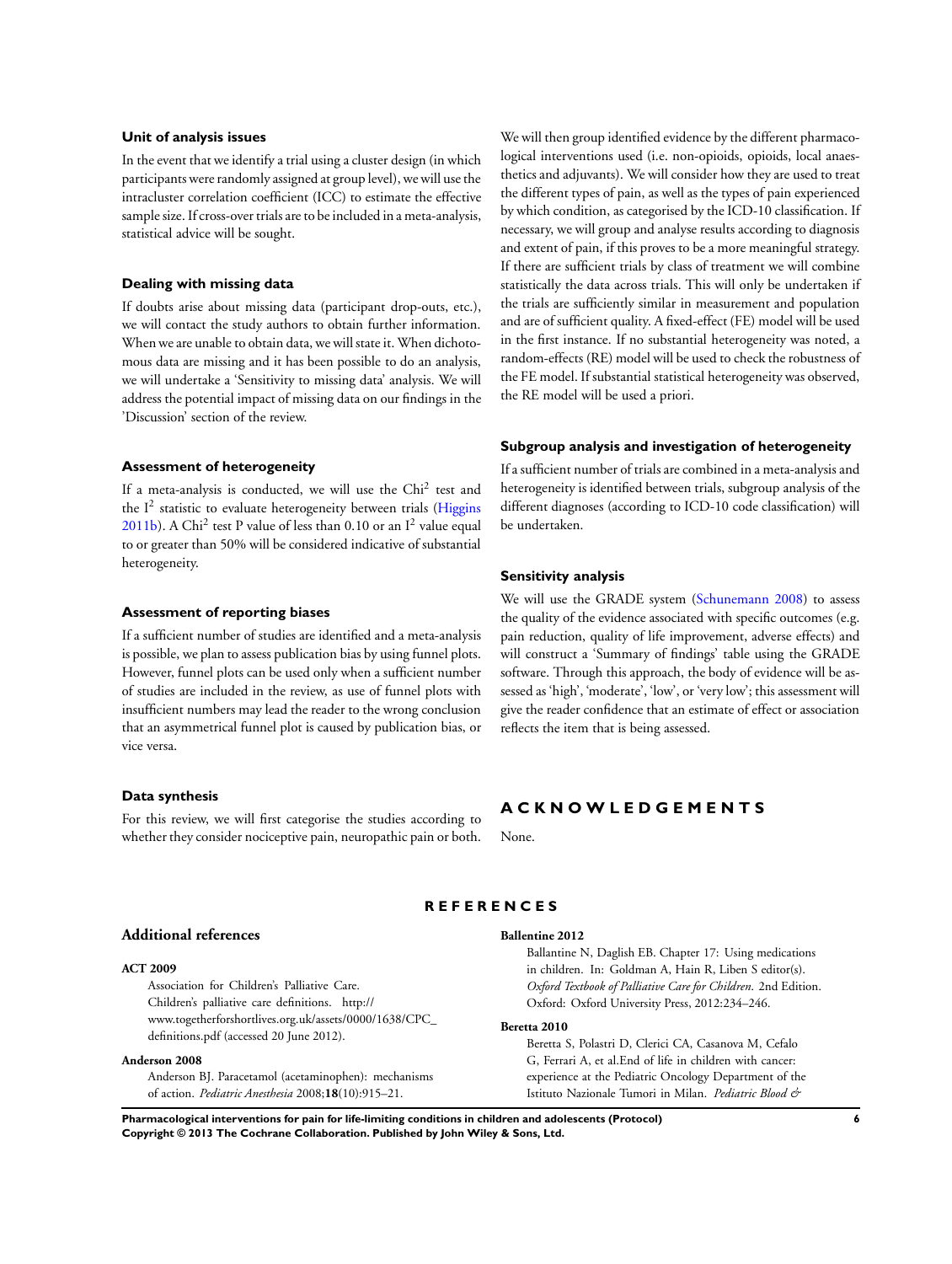*Cancer* 2010;**54**(1):88–91.

## **BNF 2012**

Paediatric Formulary Committee. *British National Formulary for Children 2012-2013*. London: British Medical Association, the Royal Pharmaceutical Society of Great Britain, the Royal College of Paediatrics and Child Health, and the Neonatal and Paediatric Pharmacists Group, July 2012.

## **Bouwmeester 2004**

Bouwmeester NJ, Anderson BJ, Tibboel D, Holford NHG. Developmental pharmacokinetics of morphine and its metabolites in neonates, infants and young children. *British Journal of Anaesthesia* 2004;**92**:208–17.

#### **Bradshaw 2005**

Bradshaw G, Hinds PS, Lensing S, Gattuso JS, Razzouk BI. Cancer-related deaths in children and adolescents. *Journal of Palliative Medicine* 2005;**8**(1):86–95.

## **Brook 2012**

Brook L, Aindow A, Jassel S. Prescribing in paediatric palliative care: an association for paediatric palliative medicine survey. BMJ Supportive & Palliative Care 2012; Vol. 2, issue Suppl 1:A24.

## **Cochrane 2007**

Cochrane H, Liyanage S, Nantambi R. Palliative Care Statistics for Children and Young Adults. Health and Care Partnerships Analysis. London: Department of Health, 2007.

## **Cochrane 2011**

Cochrane Pain, Palliative & Supportive Care Review Group. Authoring or Assessing a Cochrane Protocol, Review, or Review Update for the PaPaS Review Group [updated September 2011]. http:// papas.cochrane.org/sites/papas.cochrane.org/files/uploads/ L%20-%20PaPaSAuthor%26RefereeGuidance.pdf (accessed 19 July 2013).

#### **Drake 2003**

Drake R, Frost J, Collins JJ. The symptoms of dying children. *Journal of Pain and Symptom Management* 2003; **26**(1):594–603.

#### **Feudtner 2011**

Feudtner C, Kang TI, Hexem KR, Friedrichsdorf SJ, Osenga K, Siden H, et al.Pediatric palliative care patients: a prospective multicenter cohort study. *Pediatrics.* 2011;**127** (6):1094–101.

## **Fraser 2012**

Fraser LK, Miller M, Hain R, Norman P, Aldridge J, McKinney PA, et al.Rising national prevalence of lifelimiting conditions in children in England. *Pediatrics* 2012; **129**(4):e923–e9.

## **Goldman 2006**

Goldman A, Hewitt M, Collins GS, Childs M, Hain R. Symptoms in children/young people with progressive malignant disease: United Kingdom children's cancer study group/paediatric oncology nurses forum survey. *Pediatrics* 2006;**117**(6):e1179–e86.

#### **Hain 2010**

Hain RDW, Devins M, Hastings R, Noyes J. Directory of life-limiting diagnoses in children, based on ICD-10 codes. Unpublished work on behalf of Together for Short Lives, 2010.

## **Hain 2011**

Hain R, Ballantine N. Children: different but the same species. *European Journal of Palliative Care* 2011;**18**(6): 288–92.

## **Hechler 2008**

Hechler T, Blankenburg M, Friedrichsdorf SJ, Garske D, Hubner B, Menke A, et al.Parents' perspective on symptoms, quality of life, characteristics of death and endof-life decisions for children dying from cancer. *Klinische Padiatrie* 2008;**220**(3):166–74.

## **Higgins 2011a**

Higgins JPT, Altman DG, Sterne JAC, on behalf of the Cochrane Statistical Methods Group and the Cochrane Bias Methods Group. Chapter 8. Assessing risk of bias in included studies. In: Higgins JPT, Green S editor(s). *Cochrane Handbook for Systematic Reviews of Interventions Version 5.1.0. www.cochrane-handbook.org*. The Cochrane Collaboration, 2011.

## **Higgins 2011b**

Higgins JPT, Deeks JJ, Altman DG, on behalf of the Cochrane Statistical Methods Group. Chapter 16. Special topics in statistics. In: Higgins JPT, Green S editor(s). *Cochrane Handbook for Systematic Reviews of Interventions Version 5.1.0. www.cochrane-handbook.org*. The Cochrane Collaboration, 2011.

## **IASP 2012**

International Association for the Study of Pain. Taxonomy. http://www.iasp-pain.org/Content/NavigationMenu/ GeneralResourceLinks/PainDefinitions/default.htm (accessed 15 September 2012).

## **Jacqz-Aigrain 2006**

Jacqz-Aigrain E, Anderson BJ. Pain control: non-steroidal anti-inflammatory agents. *Seminars in Fetal and Neonatal Medicine* 2006;**11**(4):251–9.

### **Jalmsell 2006**

Jalmsell L, Kreicbergs U, Onelöv E, Steineck G, Henter J-I. Symptoms affecting children with malignancies during the last month of life: a nationwide follow-up. *Pediatrics* 2006; **117**(4):1314–20.

#### **Liberati 2009**

Liberati A, Altman DG, Tetzlaff J, Mulrow C, Gøtzsche PC, Ioannidiset JPA, et al.The PRISMA statement for reporting systematic reviews and meta-analyses of studies that evaluate health care interventions: explanation and elaboration. *Annals of Internal Medicine* 2009;**151**:4.

#### **Mashayekhi 2009**

Mashayekhi SO, Ghandforoush-Sattari M, Routledge PA, Hain RD. Pharmacokinetic and pharmacodynamic study of morphine and morphine 6-glucuronide after oral and intravenous administration of morphine in children with

**Pharmacological interventions for pain for life-limiting conditions in children and adolescents (Protocol) 7 Copyright © 2013 The Cochrane Collaboration. Published by John Wiley & Sons, Ltd.**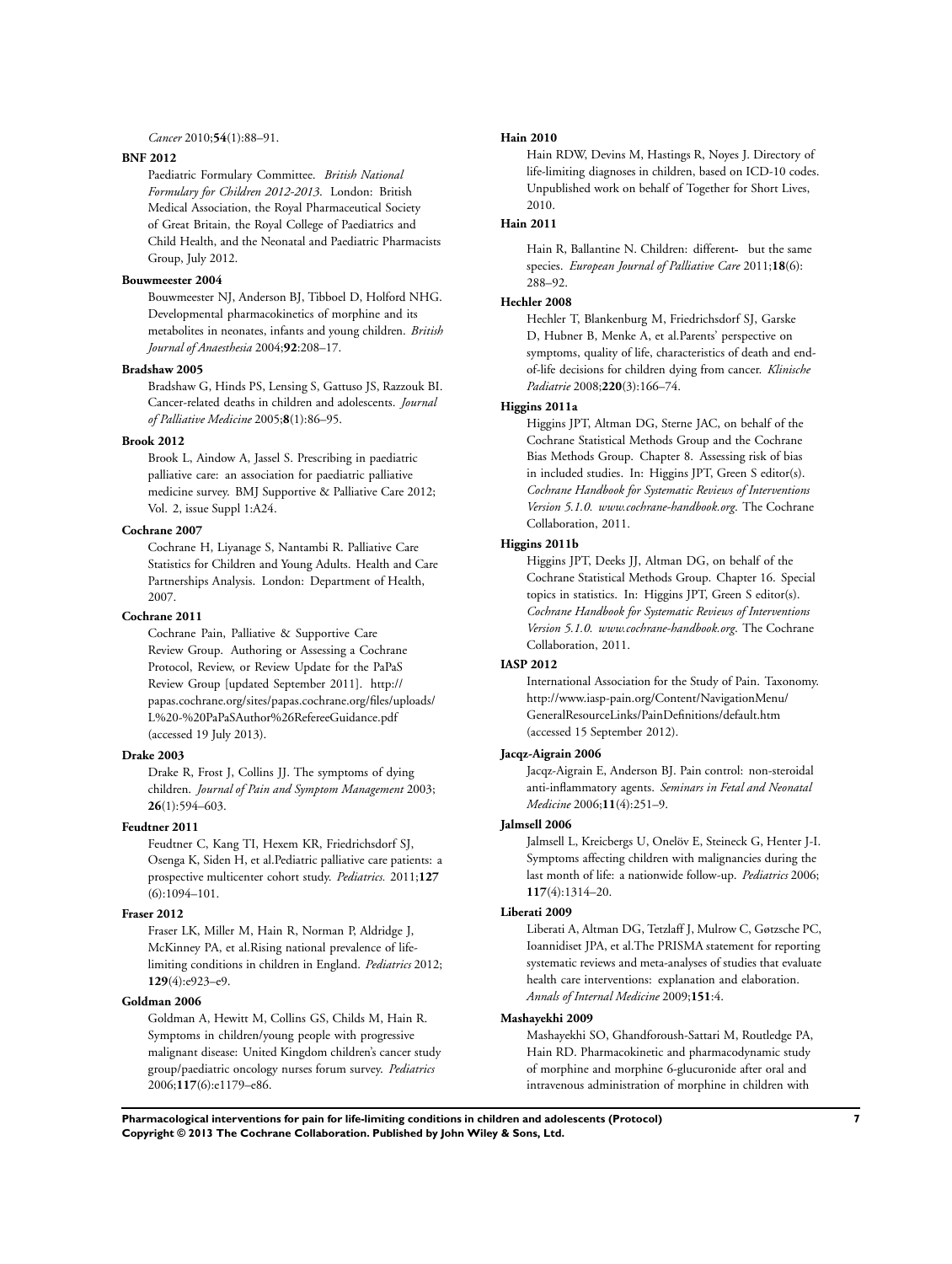<span id="page-9-0"></span>cancer. *Biopharmaceutics & Drug Disposition* 2009;**30**(3): 99–106.

## **McGrath 2008**

McGrath PJ, Walco G, Turk DC, Dworkin RH, Brown MT, Davidson K, et al.Core outcome domains and measures for pediatric acute and chronic/recurrent pain clinical trials: PedIMMPACT recommendations. *Journal of Pain* 2008;**9**: 771–83.

## **Ravens-Sieberer 2010**

Ravens-Sieberer U, Wille N, Badia X, Bonsel G, Burström, K, Cavrini G, et al.Feasibility, reliability, and validity of the EQ-5D-Y: results from a multinational study. *Quality of Life Research* 2010;**19**(6):887–97.

## **Schunemann 2008**

Schunemann HJ, Oxman AD, Brozek J, Glasziou P, Bossuyt P, Chang S, et al.GRADE: assessing the quality of evidence for diagnostic recommendations. *Evidence-Based Medicine* 2008;**13**(6):162–3.

## **Stinson 2006**

Stinson JN, Kavanagh T, Yamada J, Gill N, Stevens B. Systematic review of the psychometric properties, interpretability and feasibility of self-report pain intensity measures for use in clinical trials in children and adolescents. *Pain* 2006;**125**(1-2):143–57.

### **Varni 1999**

Varni JW, Seid M, Rode CA. The PedsQL (TM): measurement model for the pediatric quality of life inventory. *Medical Care* 1999;**37**(2):126–39.

## **Von Baeyer 2009**

Von Baeyer CL, Spagrud LJ, McCormick JC, Choo E, Neville K, Connelly MA. Three new datasets supporting use of the Numerical Rating Scale (NRS-11) for children's self-reports of pain intensity. *Pain* 2009;**143**:223–7.

## **WHO 1996**

World Health Organization. Cancer Pain Relief, Second Edition, With a Guide to Opioid Availability. Geneva: World Health Organisation, 1996.

#### **WHO 2012**

World Health Organisation. WHO Guidelines on Pharmacological Treatment of Persisting Pain in Children With Medical Illnesses. Geneva: World Health Organisation, 2012.

## **Wolfe 2000**

Wolfe J, Grier HE, Klar N, Levin SB, Ellenbogen JM, Salem-Schatz S, et al.Symptoms and suffering at the end of life in children with cancer. *New England Journal of Medicine* 2000;**342**(5):326–33.

## **Wong 1988**

Wong D. Baker C. Pain in children: comparison of assessment scales. *Pediatric Nursing* 1988;**14**(1):9–17.

#### **Zernikow 2009**

Zernikow B, Michel E, Craig F, Anderson BJ. Pediatric palliative care: use of opioids for the management of pain. *Pediatric Drugs* 2009;**11**(2):129–51.

∗ *Indicates the major publication for the study*

## **A P P E N D I C E S**

## **Appendix 1. Medline search strategy**

- exp Pain/
- 2 Pain Management/
- 3 (pain\* or headache\* or migraine\* or neuralgia or neuropathic).mp.
- 4 or/1-3
- 5 exp Analgesics/
- 6 Anesthesia, Local/
- 7 exp Anticonvulsants/
- 8 exp Antidepressive Agents/
- 9 exp Anti-Inflammatory Agents, Non-Steroidal/
- 10 exp Muscle Relaxants, Central/
- 11 exp Parasympatholytics/
- 12 exp Serotonin Uptake Inhibitors/
- 13 exp Steroids/

14 (acetaminophen or "acetylsalicylic acid" or "alendronic acid" or alfentanil or amitriptyline or aspirin or baclofen or benzocaine or bupivacaine or buprenorphine or butorphanol or carbamazepine or chloroprocaine or "choline magnesium trisalicylate" or clonazepam or clonidine or codeine or dexamethasone or dexmetetomidine or dextroamphetamine or dextropropoxyphene or diamorphine or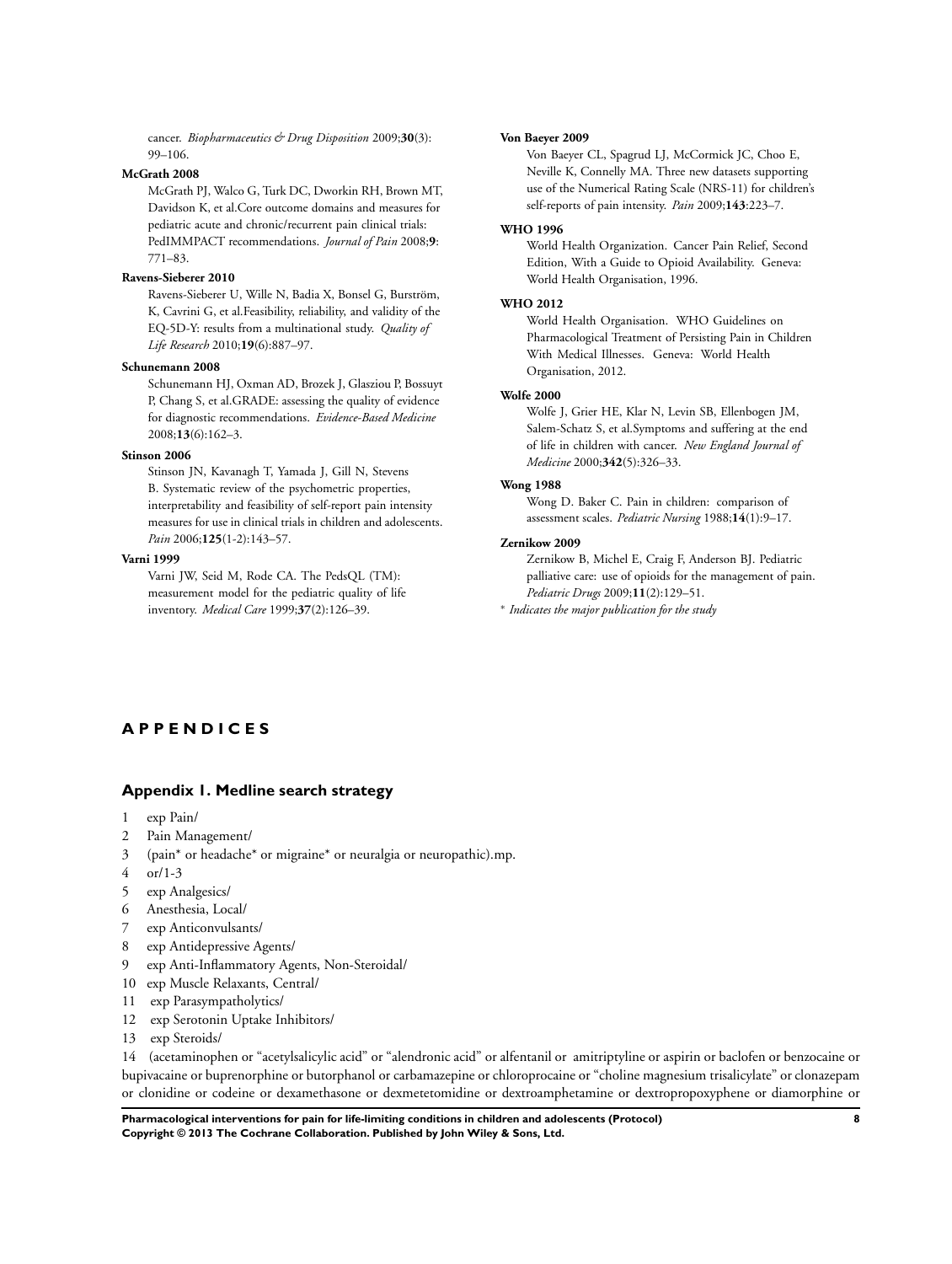diazepam or diclofenac or dihydrocodeine or domperidone or fentanyl or fluoxetine or gabapentin or hydrocodone or hydromorphone or "hyoscine hydrobromide" or ibuprofen or ketamine or ketoprofen or ketorolac or "levo bupivacaine" or lidocaine or loperamide or lorazepam or mefenamic acid or meperidine or methadone or methylphenidate or midazolam or morphine or naproxen or nitrous oxide or nortriptyline or oxycodone or pamidronate or paracetamol or paroxetine or pentazocine or pethidine or phenobarbital or "phenytoin" or piroxicam or pregabalin or propoxyphene or "risedronate sodium" or "sodium clodronate" or tetracaine or tramadol or "valproic acid").mp.

- 15 exp Infant/
- 16 exp Child/
- 17 Adolescent/

18 (neonate\* or newborn or infant\* or child\* or adolescen\* or paediatric\* or pediatric\* or baby or babies or toddler\* or teen\* or juvenile\* or boy\* or girl\*).mp.

- 19 or/15-18
- 20 or/5-14
- 21 4 and 19 and 20

## key:

mp = title, abstract, original title, name of substance word, subject heading word, protocol supplementary concept, rare disease supplementary concept, unique identifier

## **C O N T R I B U T I O N S O F A U T H O R S**

| Draft the protocol                                | All        |
|---------------------------------------------------|------------|
| Develop a search strategy                         | All        |
| Search for studies (usually 2 review authors)     | EB/JL (HR) |
| Obtain copies of studies                          | EB         |
| Select which studies to include $(2 + 1$ arbiter) | All        |
| Extract data from studies (2 review authors)      | EB/JL (HR) |
| Enter data into RevMan                            | EB         |
| Carry out the analysis                            | EB         |
| Interpret the analysis                            | All        |
| Draft the final write-up of the review            | EB         |
| Update the review                                 | EB/LJ/MB-L |
| Serve as content expert                           | RH/JL/RM   |
| Take responsibility for grammar and language      | L          |
| Serve as methodologist                            | BC/VV      |

**Pharmacological interventions for pain for life-limiting conditions in children and adolescents (Protocol) 9 Copyright © 2013 The Cochrane Collaboration. Published by John Wiley & Sons, Ltd.**